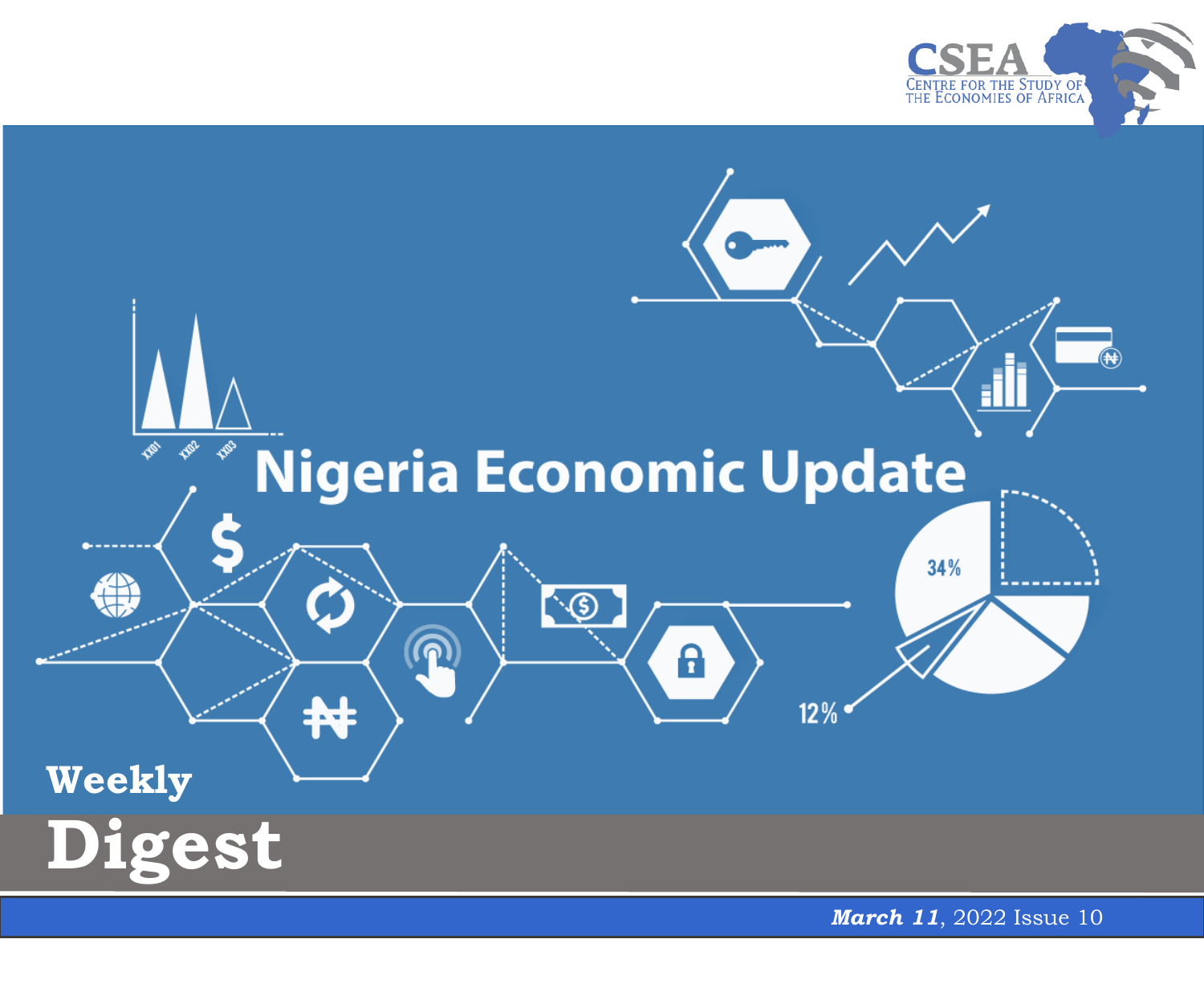## *Inflation Rises in February 2022*

The National Bureau of Statistics (NBS) data shows that headline inflation for February 2022 was 15.7 percent. Headline inflation in February 2022 is 0.1 percent points higher than 15.6 percent recorded in January 2022 (month-on-month), although 1.63 percent points lower than 17.3 percent in February 2021 (year-on-year).<sup>1</sup> Food inflation was 17.1 percent, and core inflation was 14.0 percent. This means that food inflation continued to drive headline inflation. The increase in the prices of bread and cereals, potatoes, yam and other tubers contributed more to food inflation. The increase in core inflation is mainly due to the increase in the prices of gas, liquid and solid fuels, wine, tobacco, and transport equipment. Furthermore, urban inflation was 16.3 percent, and rural inflation was 15.2 percent. This suggests that inflation is 1.1 percent points higher in urban areas. High inflation erodes households' purchasing power and increases firms' cost of production. The strong linkage between the transportation sector and other sectors of the economy suggests that a rise in the cost of transportation would lead to an increase in the price of goods and services. The recent hike in fuel prices arising from the shortage of fuel needs prompt government action to prevent citizens' hardship and inflation induced by an increase in fuel price. Also, there is a need for deliberate government policies to address bottlenecks to agricultural productivity, which has consistently led to high food inflation.



## *Nigeria Fails to meet OPEC's Output Quota*

The Organisation of the Petroleum Exporting Countries (OPEC) report on the Oil Market shows that Nigeria's produced an average of 1.258 million barrels per day (mb/d) of crude oil in February 2022.<sup>2</sup> The production level is 141,000 barrels per day (b/d) lesser than 1.399 mb/d recorded in January 2022. This output recorded in February 2022 is less than 1.8 mb/d OPEC assigned quota for Nigeria by 500,000 b/d. At US\$ 100 per barrel, which is lower than the prevailing market price, the shortfall in production results in loss of crude oil sales valued at about US\$ 50 million per day, which also indicates that government revenue from crude oil royalty is lower. An indication that Nigeria is gaining little from the recent surge in crude oil prices in the international market caused by the shortage in production and the Russian invasion of Ukraine. Aging infrastructure, underinvestment, incessant equipment vandalization, and large-scale theft results in low crude oil production in Nigeria. The government introduced the Petroleum Industry Act (PIA) in 2021 to address the oil and gas sector challenges. However, the challenges persist. Hence, the government might need to become more strategic in addressing the changes in the industry to increase production levels.

## *Nigeria's imports exceeded exports by ₦174 billion in Q4 2021*

 demand. One possible reason for the high importation of manufactured goods is the erratic electricity According to the data from the National Bureau of Statistics (NBS), Nigeria's total trade in the fourth quarter of 2021 stood at ₦11.7 trillion, indicating an increase of 11.8 percent from ₦10.4 trillion recorded in the third quarter of 2021 and an increase of 74.7 percent from N6.7 trillion recorded in the fourth quarter of 2020.<sup>3</sup> At the disaggregation level, total imports were  $\mathbb{N}_5$ .9 trillion, and total exports were  $\mathbb{N}_5$ .8 trillion. As a result, the trade deficit stood at about N174 billion, lower than N199.3 billion recorded in the preceding quarter and ₦312.1 billion a year ago. A deficit trade balance indicates that the demand for the dollar is higher than the supply, resulting in the rationing of foreign exchange (FX). About 50 percent of imported products are manufacturing goods, indicating that the manufacturing industry cannot meet domestic supply that has made the manufacturing industry inefficient. In addition, petroleum oil products constitute about a quarter of imports, which should be lower if the refineries operate effectively. While the government could reduce trade deficits through aggressive export production policies, the persistent structural challenges that have made the manufacturing sector ineffective and the oil and gas sector unattractive for new investments need to be solved. The government needs to make constant electricity a priority. Also, there is a need for the government in partnership with the private sector to design and implement reforms to address structural challenges that have made local firms unproductive and inefficient.